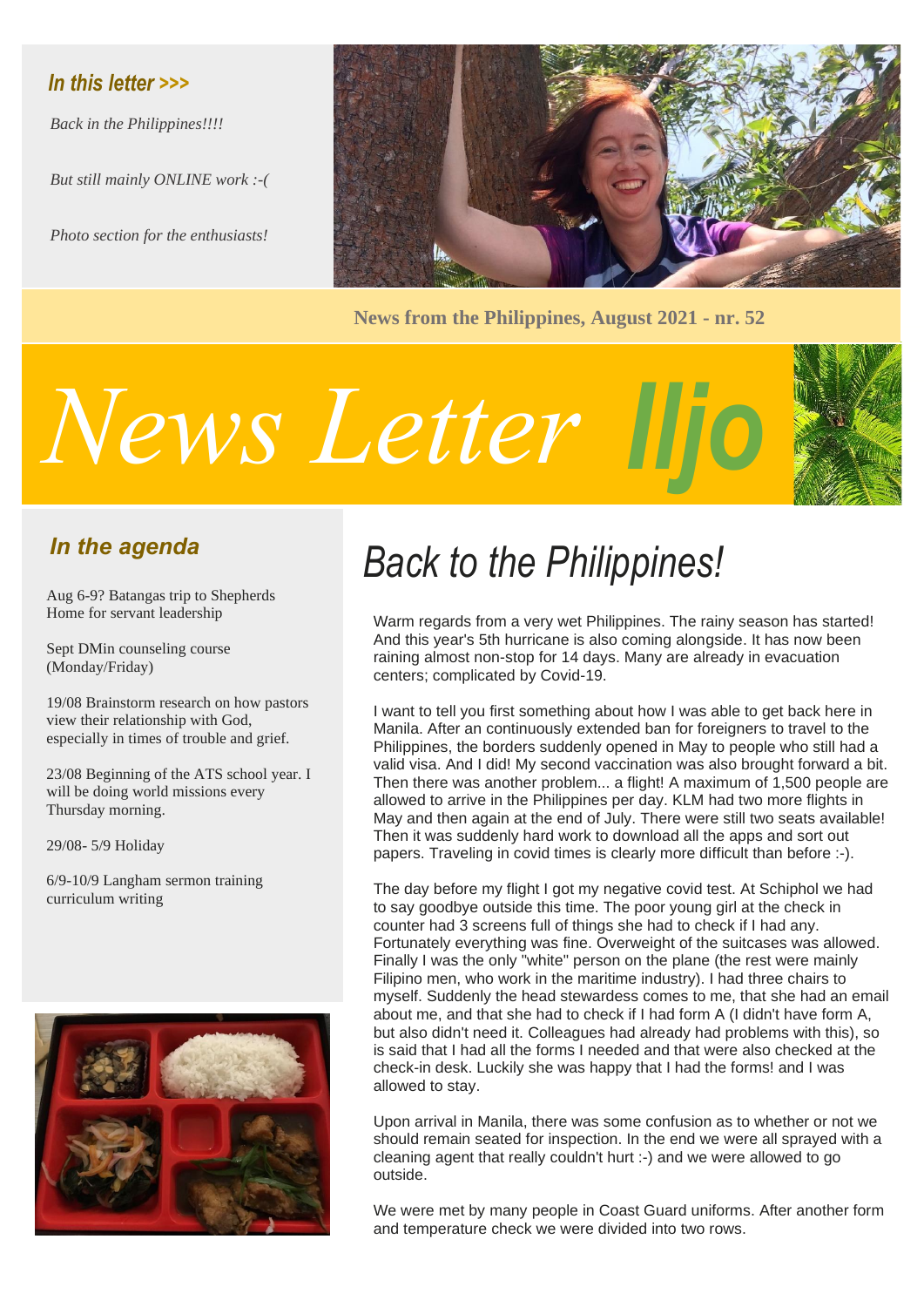Seafarers and not :-0. A Filipino who worked in Germany and I were the only ones in row two.

Then we had to go from stall to stall, where we checked whether we had a trace app, whether our reservation for Quarantine hotel was real, pay for the covid test and then a last one to check everything again. Then we were allowed to proceed to immigration. I had to pay a fine because I was away too long because the Philippines had closed the borders. I had to pay for it somewhere through the catacombs of the airport and then I was allowed to pick up my bags. Showing some papers here and there and I was taken to quarantine hotel in an official taxi.

Here started 10 days sitting in a room 24 hours a day with a meal delivered to a chair in front of the room three times a day. Luckily there was Netflix, friends bringing food and virtual lunches together. On day 7, TWO covid tests were taken in my hotel room, so that they were really sure I didn't have covid. After 52 hours the awaited email came! NEGATIVE.

Friends came to pick me up (now I was suddenly not allowed to take a taxi) and I was allowed to quarantine at home for the last 4 days. And afterwards I received a nice form full of stamps I had completed my quarantine.

#### **Pancake sale in Wageningen**

The mission committee has again organized a Pancake campaign this year. Just like last years, we would have loved to organize it again at Markt 17, but unfortunately this could not go on due to the corona. We opted for a different setup by baking at home with a group and delivering the pancakes. Many orders had been passed on . Together with youth members of Lukas and Johannes we got to work. Baking was done with an enthusiastic team and of course we kept in touch via Face time, how nice! The pancakes were packed in a nice box and delivered to everyone. What a success that was! A beautiful proceeds of 475 euros, this proceeds is for the good to support the work of Iljo de Keijzer.



#### *Praise*

o Praises for being able to come back to the Philippines!

o Thanks for the many opportunities to meet people during my leave, despite all the corona restrictions.

o Thanks for online/Onsite Langham level 3 and Increase Online conference. We also had an ABCCOP Webinar on a theological subject.

o Thanks for a good birthday in a small circle and big on Facebook :-) Thanks!

#### *Prayer*

For Langham preaching, we meet in the first week of September to prepare the material so that even someone with little education can pass on the training.

As a result of the Increase conference, among other things, there seems to be an opening to teach about TEE at the Seminar, and how it can be a good tool for pastors and missionaries in training.

Do you pray that this may take place at the right time?

A good balance of going back to doing things face-to-face and staying safe with regard to corona here.



#### **Back in Lockdown :-(**

At the last minute of sending this letter, we received the message that we will be back in lockdown in Manila from August 6- 20. We do not yet know many details of what is and is not allowed, but with the travel activities there is now an extra big question mark. They will probably be postponed. In a relatively short time, the number of daily positive tests in Manila has doubled. The countries around us cannot handle the outbreak. So to prevent or at least delay this outbreak of the delta variant, we are going into lock down. Lockdown is annoying all over the world! In the Philippines this only means that many people have no income these weeks (transport is also stopped) because a lot of jobs here have a "no work, no income" system.

Fortunately, thanks to many donations, the vaccination continues steadily, but with 110 million inhabitants, 16 million jabs are just a drop in the ocean. Still 100-200 people a day die from Corona here and it is very difficult to be hospitalized. A Filipino colleague wanted to have his wife and son admitted with covid this week (severe breathing problems and dehydration), after 4 rejections in hospitals and after 4 hours of standing in line at hospital 5 they went home and asked someone out. the church arranged an oxygen bottle. They're making it well now.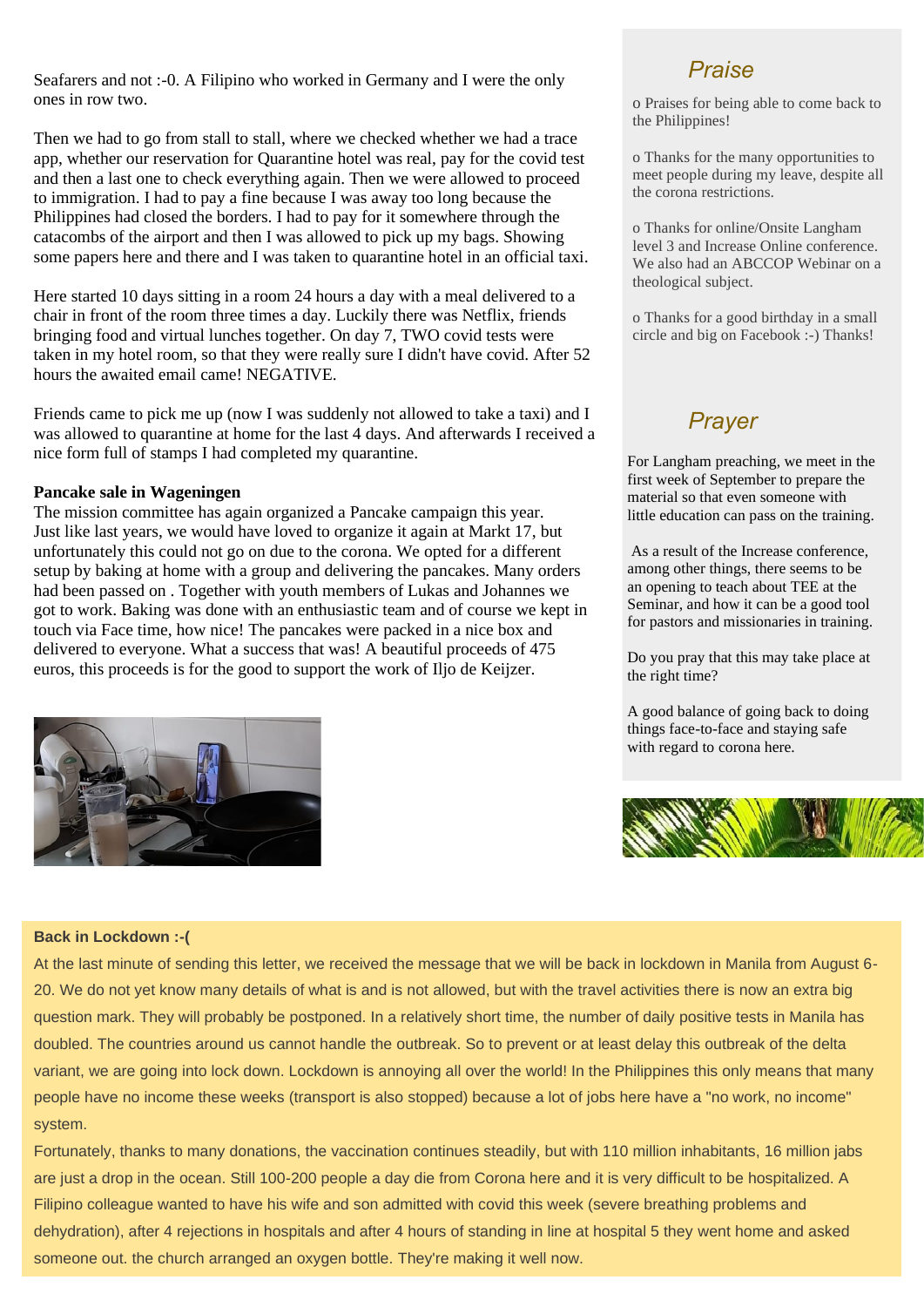# *Increase Conference on TEE*

In my previous newsletter I wrote about the conference, which would take place online. Before I flew back to Manila, this one did indeed go through! It was quite an experience. The first day the Russian translation went wrong and people ended up in the wrong break out rooms. But in the end everything went pretty smoothly and over 200 people were online to learn about TEE. It was translated into different languages and people from all over the world were now able to think further about partnerships, how important the practical application of theological education is.

There was a real sense of God's presence at various points in the program. We feel blessed that many participants were encouraged: it was inspiring and encouraging. I didn't want to leave the conference! says one participant, while another said: An excellent and uplifting conference for which I would like to thank the planning team. It was a great achievement, we keep learning. Of course it was also about Teaching Online in these Covid Times. Especially what we can do in the many remote areas, with poor internet.

For many people, the testimonials were a real highlight! We heard from 17 people in Asia about how they use TEE and what it means to them. From Papua New Guinea to Cambodia, and from New Zealand to Turkmenistan, we heard people pay tribute to God for what he has done in their country through TEE. In short, we had a great time online! (Unfortunately no photo, for the safety of many)

#### **Langham Online and OnSite**

This conference with more than 100 people preaching also had to be online because of Corona. Many of the poor do not have good internet, or no computer. So in 7 strategic places we had churches with internet and big screens, where people could come out of the rent with up to 10 at a time. It was quite an organization! Of course, there were areas with power outages and groups had to be canceled due to people being infected with corona, but eventually most have now completed level 1, 2 and 3! and many are involved in a "sermon club" where they continue to learn together.

If you want to see the graduation video you can click on this link: https://drive.google.com/file/d/1HJ5C66R3PH6AiuqdY6pJ6ABAf4SB2L6J/view?us p=sharing

God's word is a light to our path! Слово Божье - свет стезе нашей! Let there be light! Да будет свет!





De GZB en de OMF werken samen om de uitzending van Iljo de Keijzer mogelijk te maken. Voor adreswijzigingen en overige informatie kunt u terecht bij de GZB: Postbus 28, 3970 AA Driebergen. Tel: 0343-5124444 E mail[: info@gzb.org](mailto:info@gzb.org)

De Thuisfrontcommissie van Iljo kunt u bereiken via de secretaris: Peter Quik. Velgtstraat 23, 5321 SX Hedel. 0653867807 [p.a.quik@outlook.com](mailto:p.a.quik@outlook.com)

Voor vragen van financiële aard kunt u contact opnemen met de penningmeester: Jan-Willem Lapoutre: [jwk@lapoutre.be](mailto:jwk@lapoutre.be)

Giften kunt u overmaken op: NL 53 RABO 0329 2015 81 t.n.v.: Diaconie v.d. Prot. Gem. Wageningen.